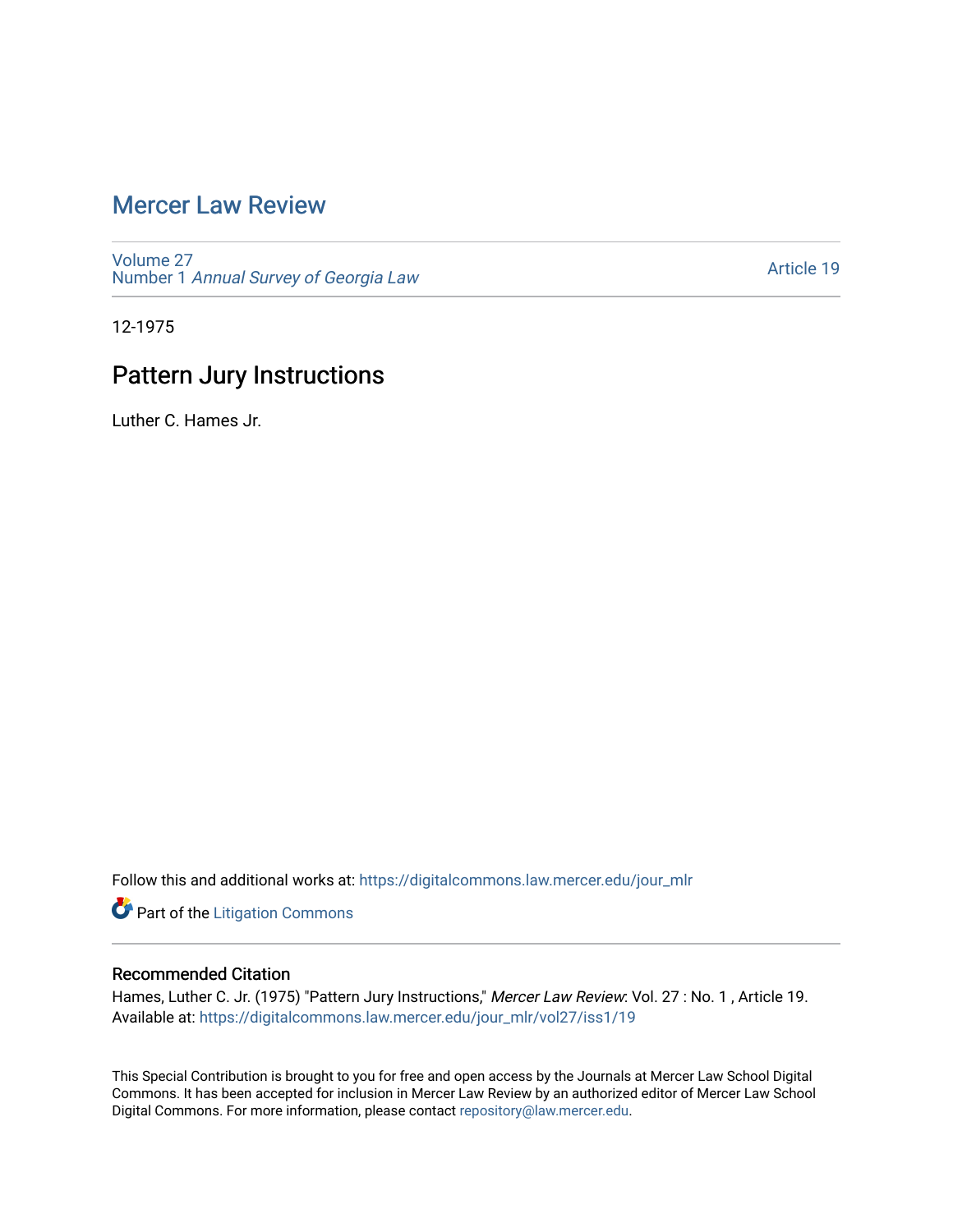### **PATTERN JURY INSTRUCTIONS**

*By* LUTHER **C. HAMES,** JR.\*

**Of** the myriad of problems that confront a trial judge, none presents more of an enigma to him than his duty to give instructions to a jury. Experience may bring greater facility and confidence; however, it is extremely rare that instructions given in even the same type case covers all of the issues in another case. Preparation of jury instructions is a never ending, tedious, time consuming responsibility of the trial judge.

He must deliver instructions which will be both acceptable to an appellate court and understandable **by** the average juror. Since error in instructing the jury often has been cited as the single most frequent cause for reversal, the judge's choice of words at this point is crucial. To insure against reversal, an overly cautious judge will often deliver his instructions in such a manner and form that, although the instructions accurately state the applicable law, they are heard **by** the jury as nothing more than a string of meaningless legal abstractions.'

Preparation of charges is the business and responsibility of the trial judge. He must charge the jury on what the law **is' It** must be full, fair and not unduly repetitious, or show partiality to either party.' It is his duty to instruct as to every controlling, material, substantial and vital issue in the case.'

It is the responsibility of the trial judge to take high sounding and general pronouncements of law and translate them into the language of the layman. Drafting language that is tuned to all twelve jurors is not an easy business. . **.** . There is a wide gulf between the law the average jury can absorb in the few minutes available to the court and the law necessary to decide the same.'

There is an impelling necessity of comprehension **by** the jury. The verdict is the purpose of the trial and there is a presumption that the jurors follow the charge of the court.'

It is proper that instructions should be given in such a way as that *the*

5. Clarkston, *Pattern Charges to the Jury,* 8 GA. BAR J. 59, **63** (1971).

6. Cook v. State, 134 Ga. App. 357, 359, 214 S.E.2d 423, 425 (1975).

<sup>\*</sup>Judge of the Superior Court, Cobb Judicial Circuit; Member, Pattern Jury Instruction Committee, Council of Superior Court Judges.

<sup>1.</sup> J. ALFKNI **AND** H. HARLEY, **PATTERN JURY INSTRUCTIONS** 17 (Am. Judicature Soc. 1972). 2. Barnes v. Thomas, **72** Ga. **App. 827, 831, 35 S.E. 2d** 364, **367** (1945) *quoting* Cammon v. State, **59** Ga. **App. 759, 762,** 2 **S.E.2d 205, 207 (1939).**

**<sup>3.</sup>** Atlantic Coastline R. R. v. Coxwell, **93** Ga. **App. 159, 91 S.E.2d 135 (1955).**

<sup>4.</sup> Berger v. Plantation Pipe Line Co., 121 Ga. **App. 362,** 364, **173 S.E.2d** 741, 743 **(1970);** American Family Life Insurance Co. v. Glenn, **109** Ga. **App.** 122, **126, 135 S.E.2d** 442, 445 (1964).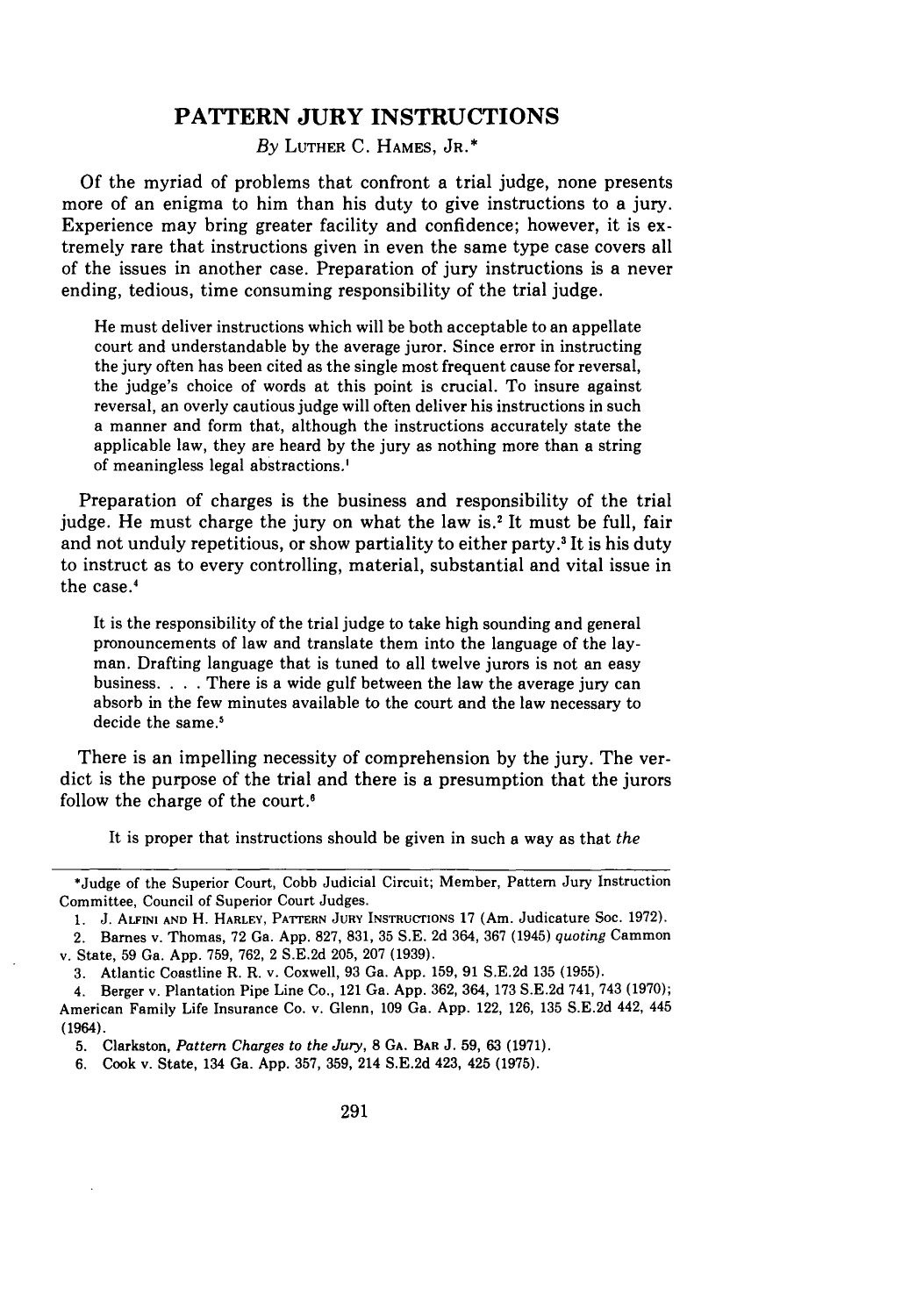*jury should understand the court.* (Emphasis by the court.) There can be no rule but this. When this is done, no error can be committed. And when a proposition is distinctly read to the Jury, and they are informed that it is the law, we cannot assume that the proposition is not understood by them. *The contrary is the inference.* (Emphasis added.) At the same time, no one need be informed that in presenting a legal proposition to the minds of unprofessional men, the utmost plainness and painstaking in its elucidation are desirable, and for the most part necessary; and the obligation of the Court is not fully discharged unless its application to the case is clearly made.7

#### Furthermore

It is. . . the duty of the Court, to charge them as to the law-a duty from which he cannot escape. Not only so; but it is equally and necessarily his duty so to give the law in charge to the Jury, as that they shall understand his instructions. . **.** . For obvious reasons, it has been with the Courts, and it ought ever so to be, a matter of painstaking, to make their instructions plain and perspicuous.<sup>8</sup>

It is a duty that cannot be evaded, as one Georgia trial judge sought to do in his remarks to a jury:

Gentlemen of the jury-the law having made the jury the judges of the law as well as the fact, I would prefer to decline charging you altogether; for it seems inconcsistent that I should propound the law when you are at liberty to disregard the Court. Yet, so it is, while it is my duty to give you in charge the law, you are at liberty to abide, or not, by the Court's exposition of the same.<sup>9</sup>

In recognition of the wasted time and duplication of effort traditionally involved in preparing instructions "from scratch," Judge William J. Palmer, Los Angeles County Superior Court, in the early 1930's initiated pattern jury instructions. Other states followed. In 1970, the Georgia Council of Superior Court Judges initiated a survey of this trial function and consumated a contract on July 14, 1972 with the Judicial Council of Georgia, on a LEAA grant to undertake this task. The work substantially began in 1973 when a panel of active superior court judges<sup>10</sup> undertook to produce handbooks, civil and criminal, of pattern charges. The aim of the panel,

<sup>7.</sup> Long v. State, 12 Ga. 293, 329 (1852).

<sup>8.</sup> Colquitt v. Thomas, 8 Ga. 258, 271 (1850).

<sup>9.</sup> Stokes v. State, 18 Ga. 17, 29 (1855).

<sup>10.</sup> Chief Justice (Emeritus) Bond Almond, Consultant Marcus B. Calhoun, Southern Circuit, Chairman Jeptha Tanksley, Atlanta Circuit, Vice Chairman (Civil) Luther C. Hames, Jr., Cobb Circuit, Vice Chairman (Criminal) Harold Banke, Clayton Circuit (Criminal) Reid Merritt, Gwinett Circuit (Criminal) James B. O'Conner, Oconee Circuit (Civil) Paul W. Painter, Lookout Mt. Circuit (Civil)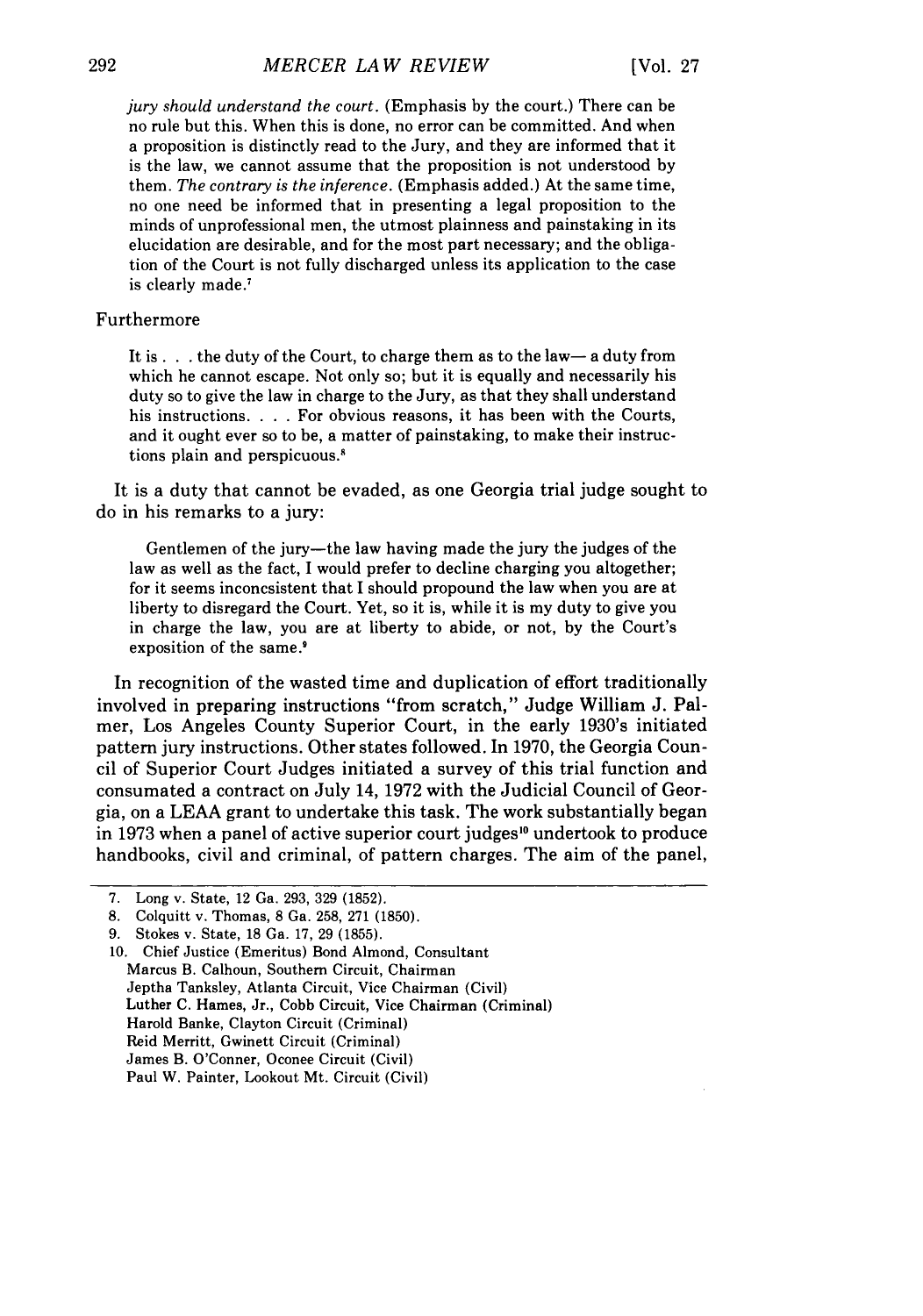at the outset, was:

1. To assist the trial judge.

2. To write in a simple style, readily understandable by a jury; and

3. To improve the administration of justice."

The committee's view is well expressed by Judge James B. O'Conner, Oconee Circuit, quoted in part:

The art of charging a jury is one of the most refined duties of a trial judge. Irrespective of the study given the issues and the law in a particular case, or of how accurate and complete his charge material may be, the trial judge in each case has the unique task of objectively and clearly explaining to the jury the issues of fact in the case and the applicable law which governs the facts they find to be true. This must be done in such a manner that no harmful error is committed in stating or failing to state the issues and the law, should be done in simple straightforward and understandable language for the layman.<sup>12</sup>

At the outset, each superior court judge was urged to "in-put" to the committee copies of his jury instructions, and from this pool of assembled instructions, an effort was made to establish the validity of each instruction, to select from those on the same topic the instruction demonstrating the most brevity and clarity, and to edit the instruction to lay language.

Each pattern instruction adopted was subjected by the committee to the following tests: $13$ 

- 1. Is it a correct statement of the Georgia Law?
- 2. Is it a complete statement?
- 3. Is it concise?

4. Is it stated in language the average juror can understand?

In the past, individually, trial judges have assembled copies of their instructions and those of their colleagues and have "tailored" them to fit the particular case, relying on an appellate holding that the charge was not error. In some instances, to be reviewed by an appellate court, an enumeration of error must have been made which would indicate faultiness in the instructions, but not harm. Thus, if present, the fault is preserved. No deliberate attempt was made to make the instruction more precise and understandable. To some extent, these instructions were barely more than "passable."

Another approach by trial judges was to give, only in quotation, codifications of statutes, prompted by the premise that "it is never error to charge

<sup>11.</sup> Clarkston, Supra n.5, p. 60.

<sup>12.</sup> **JUDGE'S** COMMITTEE **ON PATTERN JURY INSTRUCTIONS, GEORGIA** PATTERN **JURY** INSTRUC-**TIONS,** CRIMINAL, preface, 1974 (unpublished).

<sup>13.</sup> These tests were formulated **by** the committee.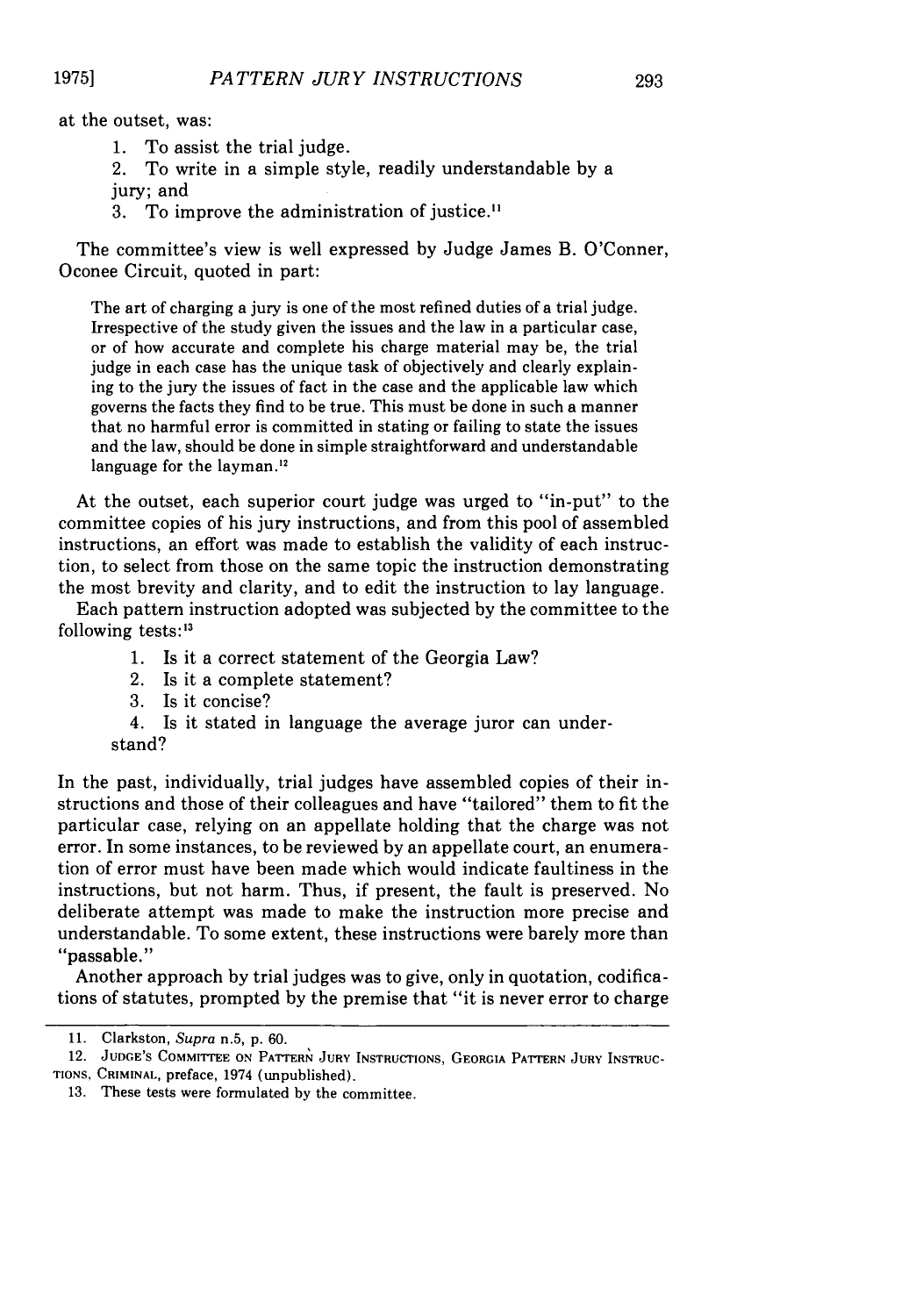in the language of the code." The inherent weakness of this method is that even though scholarly lawyers and appellate judges differ as to the specific meaning of a code section, this method requires the lay jury to make a finding of its meaning.

As stated by the Georgia Supreme Court in *Boyd v. State:*

Generalities, in charging, is worse than useless. Instead of assisting, it but too often misleads the Jury. Read from the Alcoran or the Talmud, but not from a law book which does not apply to the particular case made by the pleadings and proof, and which the Jury has to try.<sup>14</sup>

It was considered by the committee that in criminal cases there was a repetition of "basic" or "general principles" in each criminal charge, *i.e.,* presumption of innocence, credibility of witnesses, etc., which amounted to as much as seventy-five percent of the usual charge. The same observation was applicable to civil charges to a lesser extent. The first effort was directed to editing and revising a general criminal charge, covering these issues:<sup>15</sup>

- 1. Formation of issues to be determined.
- 2. Burden of proof-presumption of innocence.
- 3. Jury's duty:
	- a. Credibility of witnesses
	- b. Consideration of evidence
- 4. Special Charges (See Appendix A)
- 5. Elements of the Offense-Statute
- 6. Lesser Crimes Included
- 7. Forms of verdicts

The following pattern instruction is an illustration of the committee's revision for use in either a civil or criminal case:

Special Charge 2.

#### EXPERT **WITNESS**

To assist you in determination of an issue in this case or to understand evidence in connection therewith, the law permits witnesses who have special training, knowledge and experience to give their opinions based upon their knowledge of particular matters. You determine the weight which you will give such opinion and then either accept or reject it and determine the issue in the light of your own experience."

The pattern instructions have not been submitted to the appellate courts of Georgia for approval in order to forestall the development of a new range

<sup>14. 17</sup> Ga. 194, 201-02 (1855).

<sup>15.</sup> These issues resulted from committee discussion and represent a consensus of committee thought on the matter.

<sup>16.</sup> A partial listing of special charges formulated by the committee is contained in Appendix A.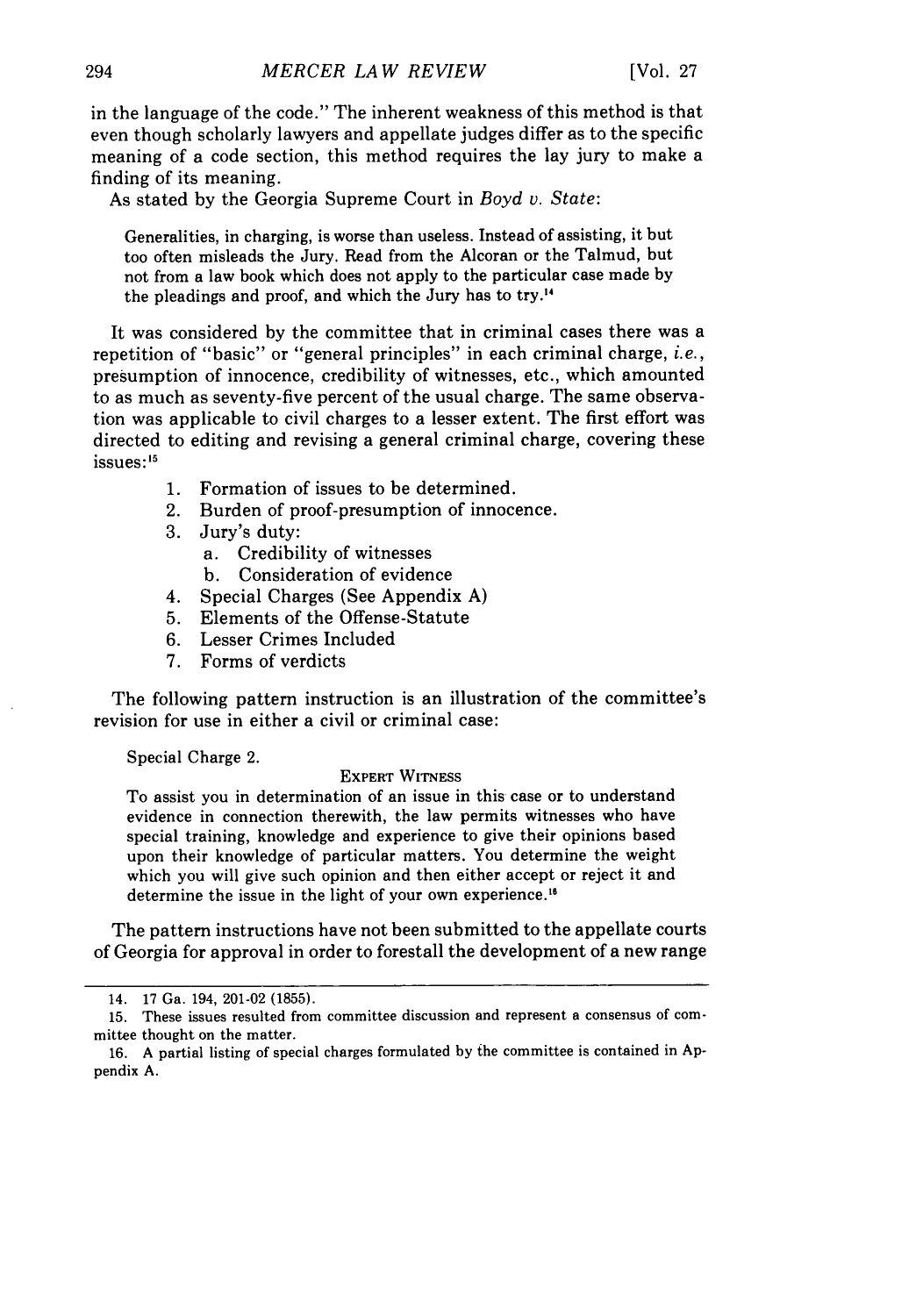of appealable error-whether or not the instructions, as given, substantially comply with "mandatory" or "prescribed" instructions. The appellate courts have been furnished with copies of the handbooks, and already some instructions have been approved in principle.

In *Payne v. State,'7* pattern charges on presumption of innocence and reasonable doubt were approved.

In *Patterson v. State,* in a footnote, the following statement is made by the supreme court:

All seven Justices of this court approve the following charge on "alibi" based upon Special Charge 6, Pattern Jury Instructions-Criminal, prepared by Committee on Pattern Jury Instruction, Council of Superior Court Judges of Georgia: "Now, the defendant in this case contends that he was not present at the scene of the offense at the time of its commission. In that connection I charge you that alibi as a defense involves the impossibility of the accused's presence at the scene of the offense at the time of its commission. Presence of the defendant at the scene of the crime(s) alleged or his involvement as a co-conspirator is an essential element of the crime(s) set forth in this indictment, and the burden of proof as to such issue rests upon the State as I have instructed you already. Any evidence in the nature of an alibi should be considered by the jury in connection with all other facts in the case, and if, in doing so, the jury should entertain a reasonable doubt as to the guilt of the accused, they should acquit."<sup>18</sup>

Great emphasis has been laid by the committee upon the fact that no suggested charge can cover every situation. It is the responsibility of the trial judge to mold his instructions to the jury to fit the particular case before him. *The pattern instructions are suggestions only.*

There must be a continuous revision of the pattern charges if they are to retain their utility. For example, within six months from the initial publication of the criminal handbook, it was necessary to completely revise the charge on insanity. In view of recent appellate decisions, a revision on the instruction relating to evidentiary presumption of recent possession of stolen goods and a warning note must be entered relative to the charge on circumstantial evidence.

It has required many hours on the part of the committee members to prepare an instruction upon any principle-the charge on insanity (criminal), required over ten days and five re-writings, before it was acceptable.

In using the instructions, it has been noted that the time required for the complete instructions to the jury in a case has been considerably shortened. There is no scientific finding as to the attention span of jurors, but it must stand on the footing of a sermon in church-that after a sermon has lasted for more than twenty-five minutes, the pastor has lost his audience.

<sup>17. 233</sup> Ga. 294, 309-10, 210 S.E.2d 775, 785-86 (1974).

<sup>18. 233</sup> Ga. 724, 730 n. 2, 213 S.E.2d 612, 617 n. 2 1975.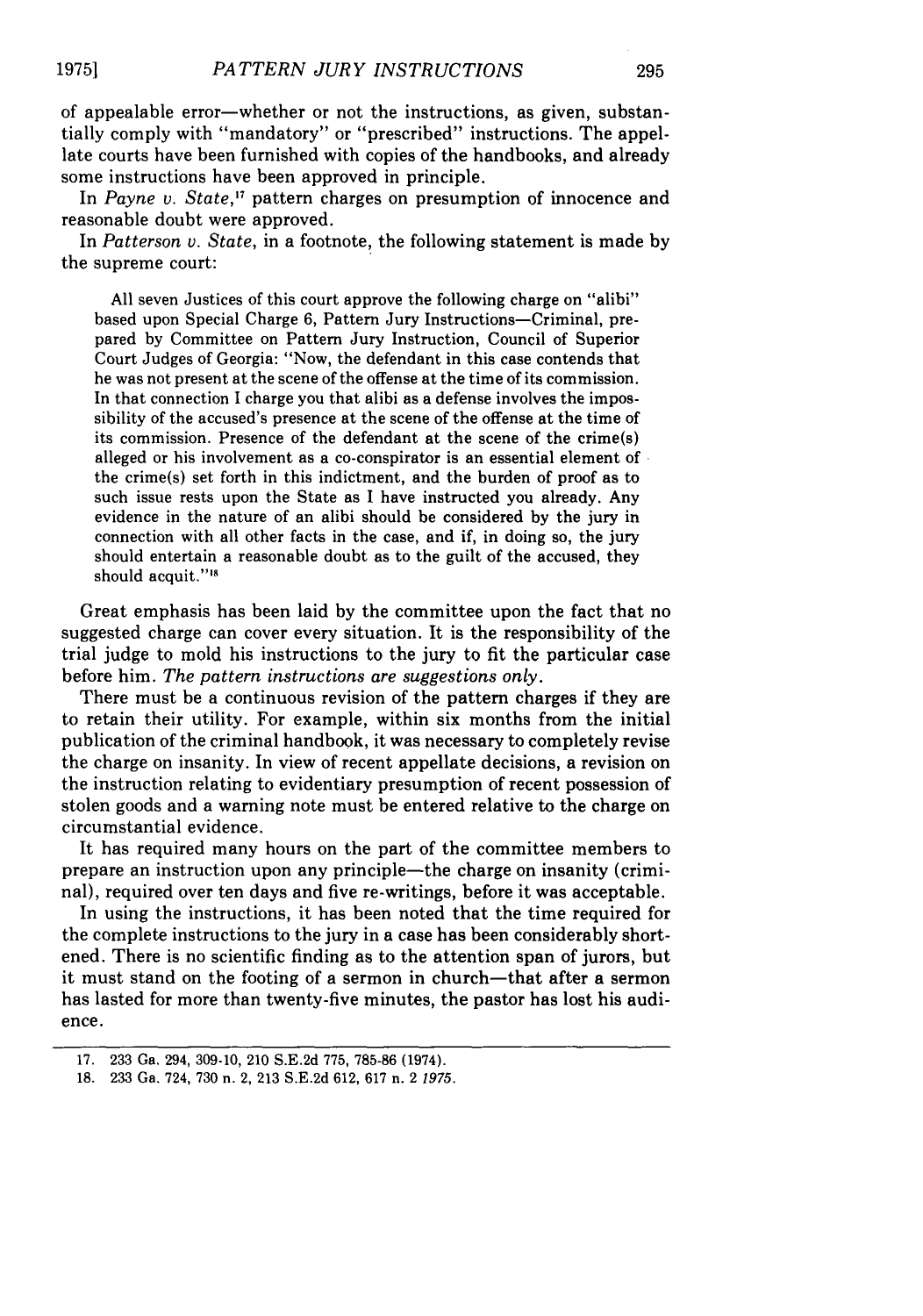The handbooks are in loose-leaf binders. When and if they are to be distributed to the bar must be determined.

The members of the committee gave their time for this work and it was accepted in lieu of matching funds on the part of the State. While service on the committee has been arduous, there is satisfaction that each member has been able to make a contribution to his colleagues and has improved the administration of justice. That is ample pay-their only compensation.